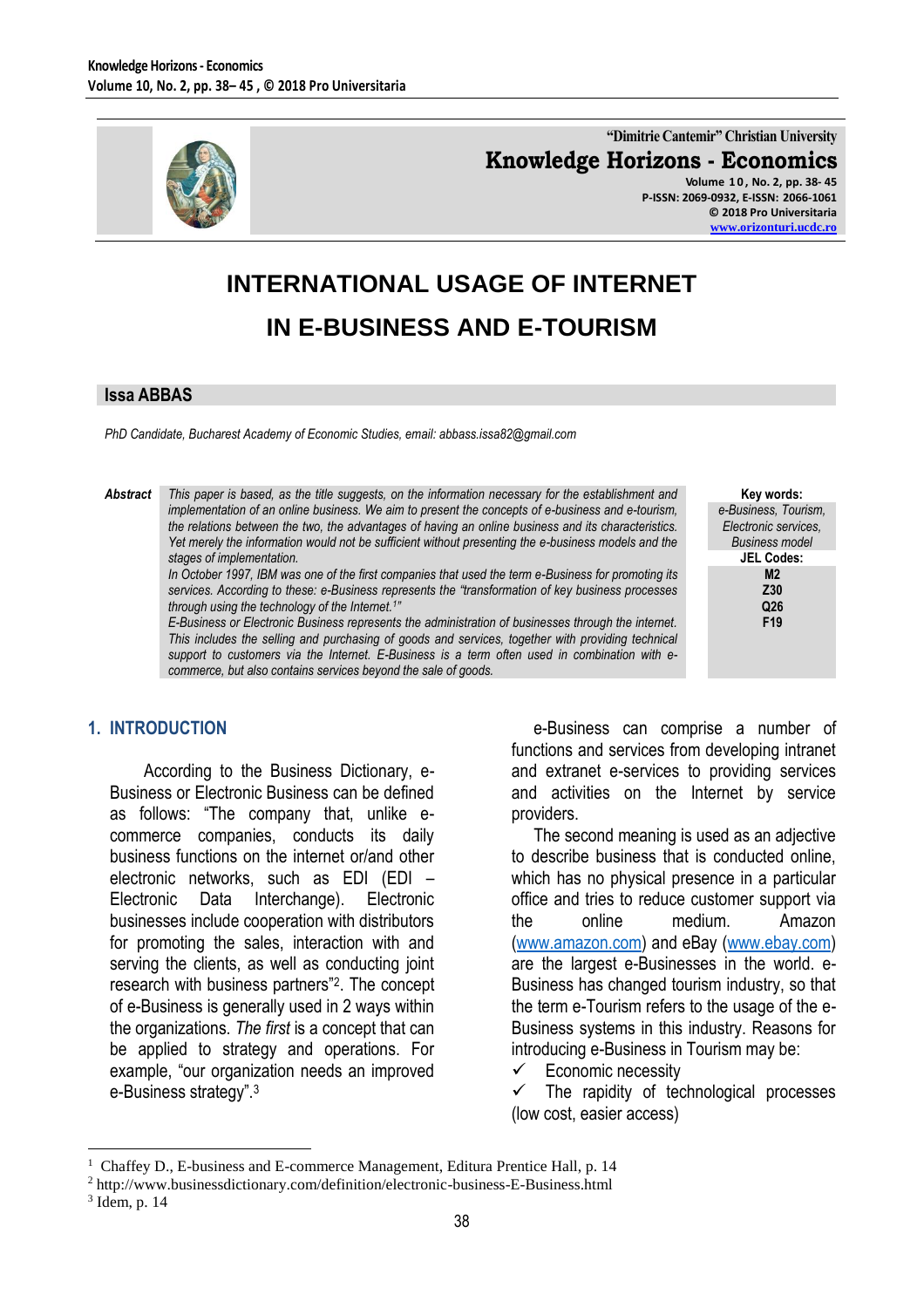$\checkmark$  The increase of consumer expectations (short time and overcoming security concerns). Dimitrios Buhalis (2003) <sup>4</sup> e-Tourism represents the digitalization of all processes and value chains in the industries of tourism, travel, hospitality and catering, which enables organizations to maximize efficiency and effectiveness." 4 The concept of e-Tourism has been introduced to the market in the mid 90s together with the term e-Business, and it is a service that focuses its attention on the experiences of the consumer in tourism both during, as well as before and after her/his stay. It has revolutionized all business processes, the entire value chain, and the strategic relations of tourism organizations, with all their stakeholders. There is a need for the advantage of the intranet to reorganize internal processes, of the extranet for developing transactions with reliable partners, and there is also a need for the Internet to interact with all stakeholders. e-Tourism defines more and more the competitiveness of the organization and, therefore, it is essential for the competitiveness of the industry in the longrun.



**Figure 1- Introduction to e-Tourism** *Source: after Angelina Njegus, Introduction to e-Tourism, Belgrade 2014*

Resulting from their definition, one finds that e-Business and e-Tourism are interrelated, and e-Tourism could not have been done without the existence of the concepts of e-Business or Online Business. An online tourism agency uses all the constituent elements of these two concepts.

# **1. THE CHARACTERISTICS AND ADVANTAGES OF E-BUSINESS**

In order to survive, businesses need that their potential clients get to know about their existence. World Wide Web offers the opportunity to allow the world to know about the existence of the companies, about the services

and products they offer and, at the same time, it has the means that allow consumers to order products and services offered by such companies, all via the Internet. A company's presence on the Internet through a website has several advantages as compared to opening a physical office of the firm. Advantages can be divided according to their direct beneficiaries: direct benefits of the company, benefits of the beneficiaries and benefits of the society. The main **advantages** for the **companies' activities**:

 $\triangleright$  "Facilitates business expansion, providing quick access to local and national markets, but most importantly to international markets;

 $\overline{a}$ 

<sup>4</sup> Dimitrios Buhalis, eTourism, Editura Financial

Times/Prentice Hall, 2003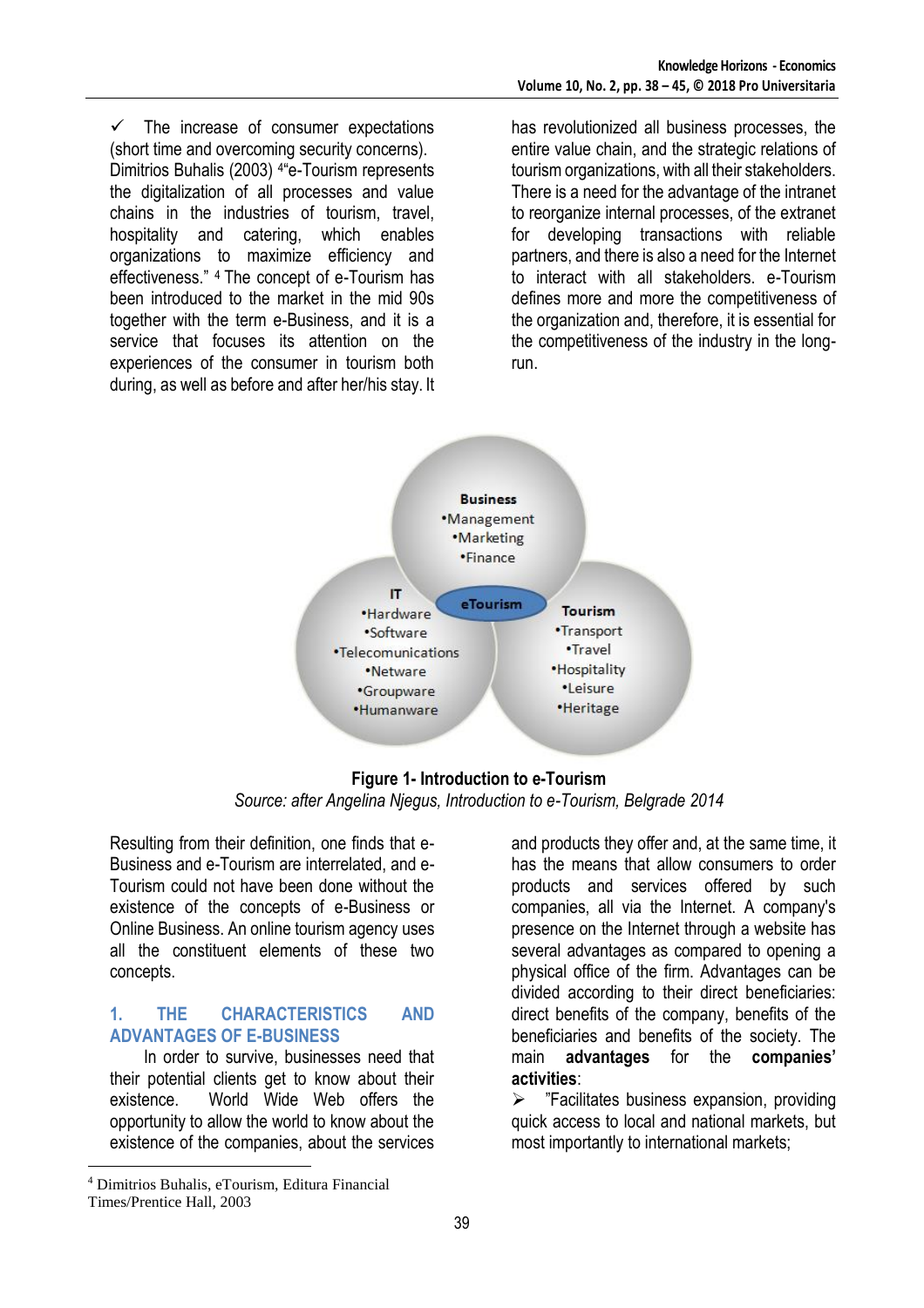$\triangleright$  Decreasing the costs of the company's activity, in particular those related to creating, processing, distributing, storing and retrieving information held on paper; in the case of electronic businesses, automated IT solutions are used for these activities;

 $\triangleright$  It creates the possibility of easy modelling of products and services according to the needs of buyers;

 $\triangleright$  Communication and transport costs are much more reduced".<sup>5</sup>

The presence of companies on the Internet brings significant advantages, such as those listed above, which means the possibility of a better development of activities, with a smaller budget as well as the opportunity to get in touch with clients on an international level.

**The advantages for the consumers** are numerous, of which we can enumerate some:

 $\triangleright$  "It provides consumers the opportunity to make purchases or make transactions 24h/day, throughout the year from almost any location.

 $\triangleright$  It provides consumers a wide range of options.

 $\triangleright$  Buyers can easily choose the lowest price for a product or service.

 $\triangleright$  It allows the fast delivery of products and/or services.

> Consumers can receive relevant information in a short time: in seconds rather than in days or even weeks as in the case of many traditional businesses.

 $\triangleright$  It makes possible for one to participate in virtual auctions

 $\triangleright$  It facilitates competition, which leads to the lower prices of products and services.

 $\triangleright$  It allows consumers to interact with other buyers through electronic communities, to share impressions and compare their experiences."<sup>6</sup>

The presence of companies on the Internet brings benefits to the consumers that they would not have previously enjoyed with a classic business, thus improving the standard of living for people.

Electronic business also brings a series of **advantages** to **society**:

 $\triangleright$  It provides the opportunity for many people to work from home and buy from home, which can lead to a decrease in car traffic and a decrease in pollution over time.

 $\triangleright$  Certain goods can be sold at lower prices, which benefits those with lower incomes, thus contributing to social protection.

 $\triangleright$  Electronic businesses contribute to the increase of efficiency and/or improvement of



# **Figure 2 The main characteristics of online businesses**

6

*Source: Personal interpretation after [http://www.seap.usv.ro/~valeriul/lupu/afaceri\\_electronice.pdf](http://www.seap.usv.ro/~valeriul/lupu/afaceri_electronice.pdf)*

http://www.seap.usv.ro/~valeriul/lupu/afaceri\_electroni ce.pdf

http://www.seap.usv.ro/~valeriul/lupu/afaceri\_electroni ce.pdf

 $\frac{1}{5}$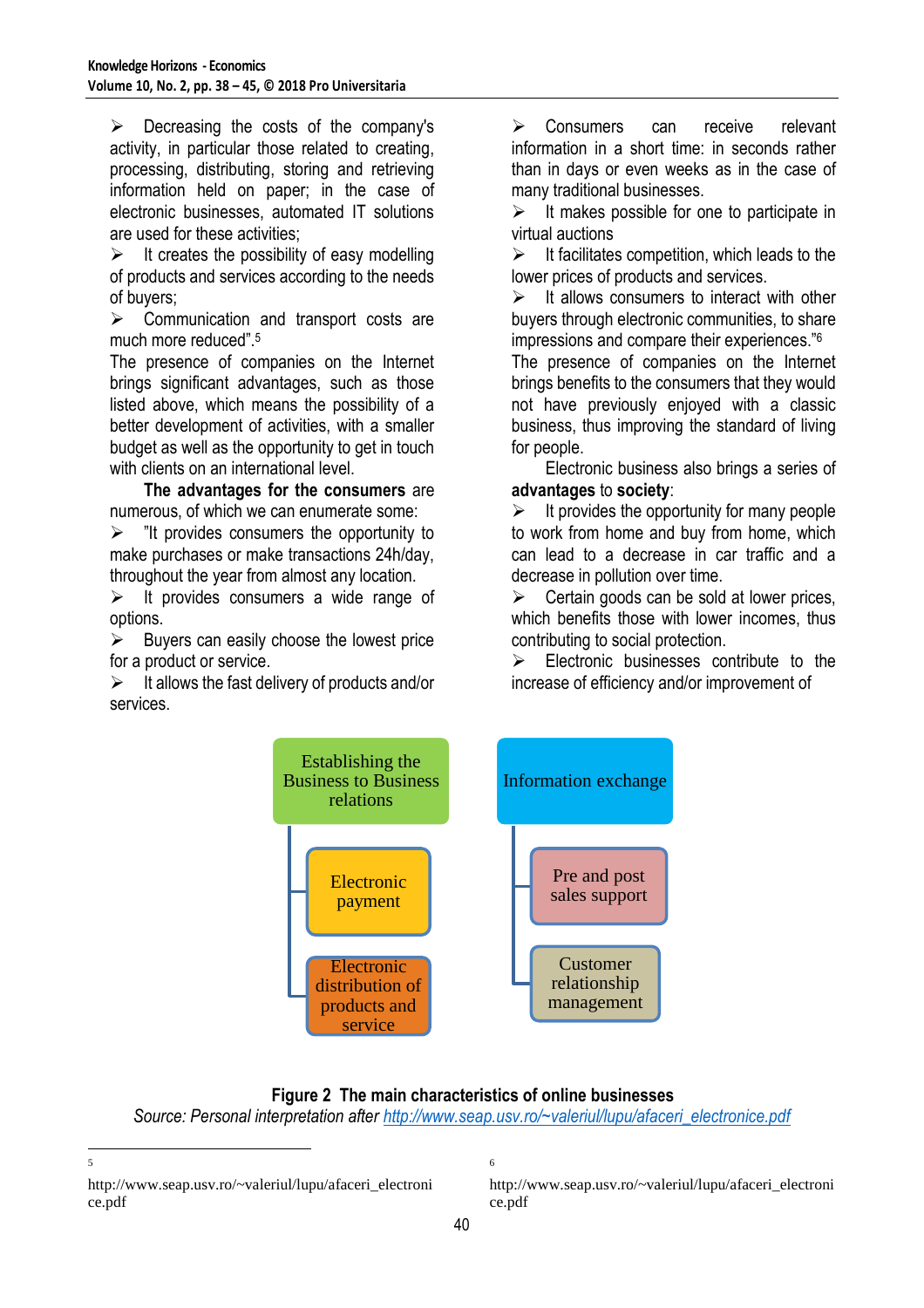Besides these advantages, electronic businesses also have a series of limitations. The most important **shortcomings** of **electronic businesses** are:

 $\triangleright$  The lack of universally accepted standards for quality, security and trust in electronic businesses.

 $\triangleright$  Software development tools for conducting e-business are still evolving.

 $\triangleright$  There are some difficulties concerning the integration of ecommerce softwares with certain existing applications and databases.

 $\triangleright$  Internet access is still expensive and/or inconvenient for a large part of the population. In recent years there has been an increase in ebusiness in our country as well, and the tendency is continually growing.

# *E-BUSINESS MODELS*

Electronic commerce allows the participation of several types of individuals at the same time: natural, legal, as well as belonging to the state or to its institutions. Depending on their relationships, several e-Business categories have emerged.



**Figure 3. E-Business models** *Source: Personal format using the brand's image*

a) B2B (business-to-business): is the model in which all participants are companies or other organizations. This category contains two subtypes: Partnership agreement between companies;

An electronic market (e-market) where more buyers and more sellers interact with each other.

b) B2C Business-to-consumer (business-toconsumption): is the e-commerce model in which companies sell to individual buyers - individuals. The B2C online market in Romania is still in a stage of development. Although consumers experience this phenomenon online, there are many obstacles that need to be overcome before changing consumer behaviour: creating transaction security, ensuring customer protection, increasing Internet speed in the network, and providing Internet access.

c) C2B (consumer-to-business): is the ecommerce model by which individuals - consumers, users of the Internet try to sell their products or services to companies, or look for sellers to bid for the products and services they need.

d) C2C (consumer-to-consumer): refers to consumers who sell directly to other consumers. A good example in this field is the website of eBay.

e) B2G (business-to-government): defines the model through which governments use e-commerce channels to increase the efficiency of operations and to improve services offered to citizens, who are also customers at the same time.

f) G2B (government-to-business): is the model of e-commerce in which a government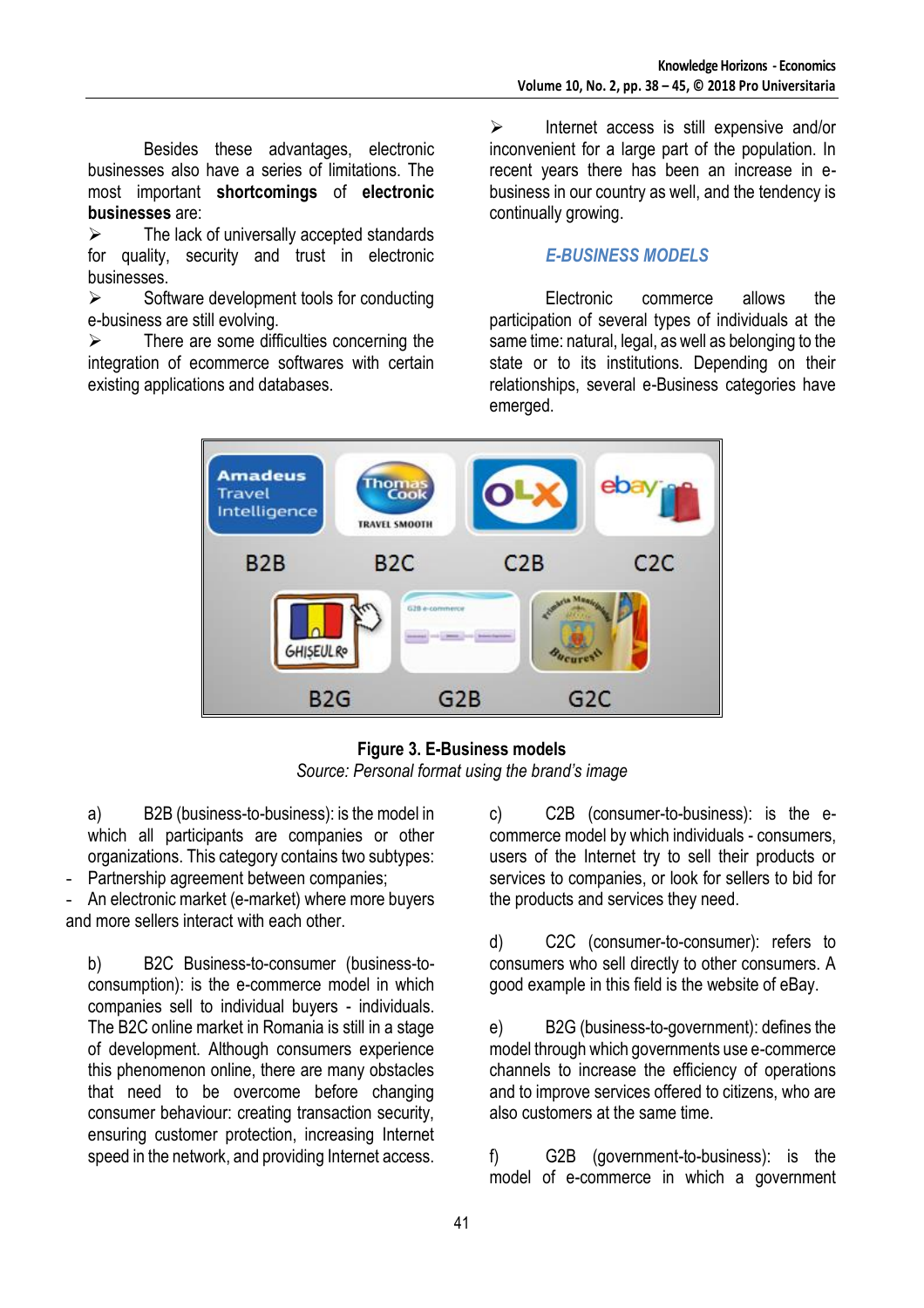institution buys or sells goods or services from/to legal persons.

g) G2C (government-to-consumer): this model is limited to government-citizen relations for information and providing public services

Online businesses are those traditional businesses that can be automatized and can be conducted on the Internet. The virtual market is the place where electronic commerce takes place, namely the place where vendors and buyers meet to exchange products or services for a fee. The models presented above are the types of currently existing business models

**Business analysis** has as its main stages: "Identifying the type of business and putting it into one of the categories of electronic business already presented; Establishing business objectives and performances; Establishing the channels to be used for the sale and distribution of products and/or services; Choosing an Internet Service Provider (ISP) that will also provide site hosting services; Determining the site's image and content. It has to be scalable and it has to implement security features; Choosing a strategy to promote the products and the website; Choosing the means and methods that will be used to pay for products/services: checks, credit cards."<sup>7</sup>

# **2. STAGES OF AN E-BUSINESS DEVELOPMENT AND MEANS OF PAYMENT**



**Figure 4. Stages of establishing electronic businesses**

*Source: Personal interpretation after [http://www.seap.usv.ro/~valeriul/lupu/afaceri\\_electronice.pdf](http://www.seap.usv.ro/~valeriul/lupu/afaceri_electronice.pdf)*

The most important methods of **claiming the opportunity of businesses' electronic version** are:

 $\checkmark$  Explaining the benefits of e-business for beneficiaries or the customers of the company.

 $\checkmark$  Explaining the implications of the technology used in order to conduct e-business in the making of business

 $\checkmark$  Making a pilot project.

 $\frac{1}{7}$ 

http://www.seap.usv.ro/~valeriul/lupu/afaceri\_electroni ce.pdf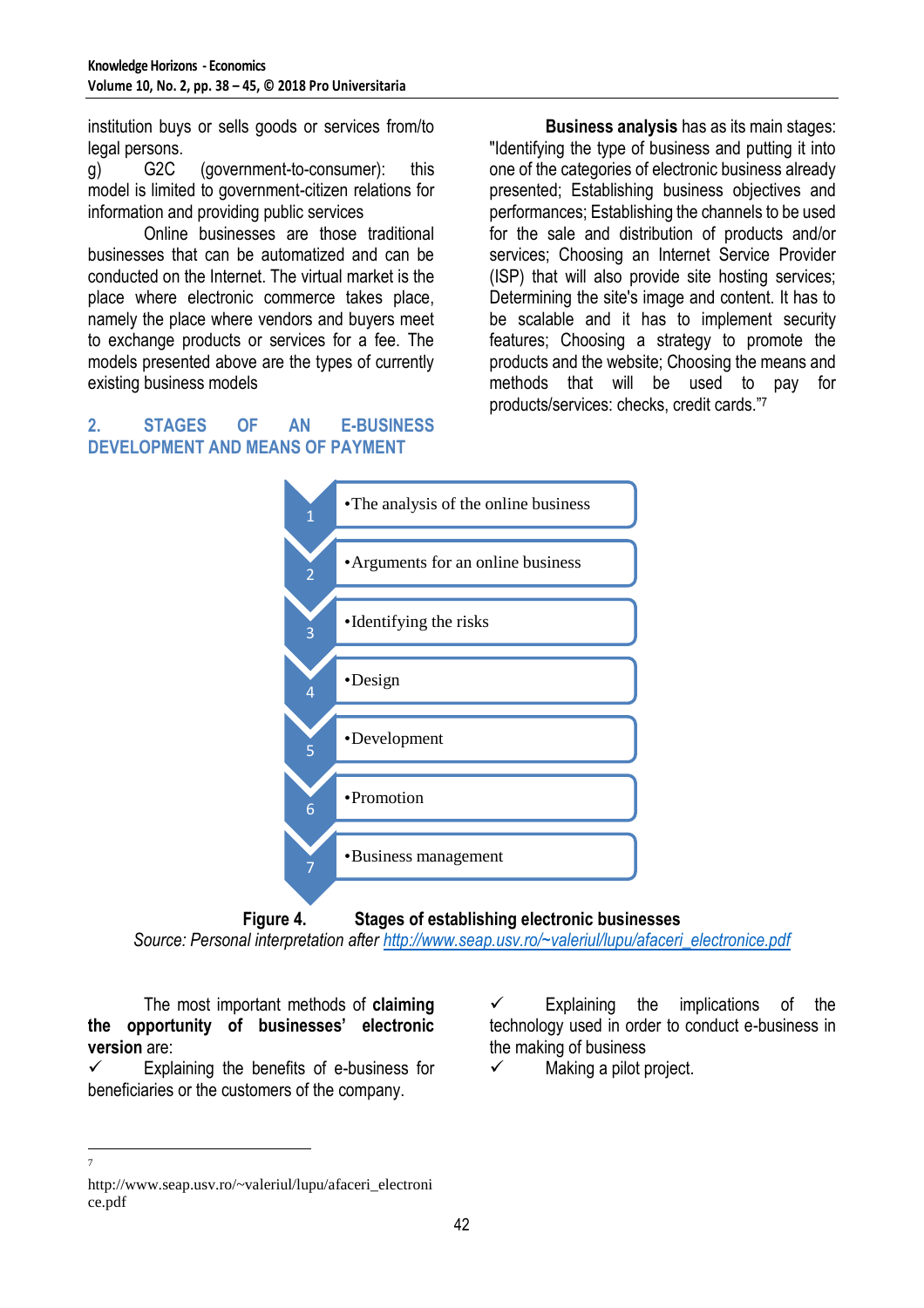$\checkmark$  Estimating the costs for staff training, business maintenance, and technical support needed to run the business.

 $\checkmark$  Calculating business productivity and comparing it with business productivity in its traditional version.

It is necessary **to identify the risks** that may arise in the implementation of an e-business:

 $\checkmark$  If in the case of traditional businesses the competition was local or national, depending on the field and extent of the business, in the case of ecommerce, the competition is global, since the location of the company no longer has any importance in the majority of cases.

 $\checkmark$  A key factor in conducting e-business is securing the site; "cracking" the site leads to the impossibility of doing business.

 $\checkmark$  Viability: there are certain types of activities/fields for which building an e-business is not appropriate.

The strategies used for **designing** the content of an e-business site are:

 $\checkmark$  – "Content is King" – this strategy focuses on the content, consistency and density of the information presented, on the design and the amount of information available on the site.

 $\checkmark$  Contact with users - the content of the site is modified as a result of the messages received by users and based on their responses to the questionnaires published on the site.<br>
FAO (Frequently Asked Qu

 FAQ (Frequently Asked Questions) is a feature that appears on many sites in order to update the content according to the demands of the site's frequent users.

 $\checkmark$  Consistency of browsing - it is important that site navigation should be consistent, thus making it easy for all types of users to use it

 $\checkmark$  Colour consistency - it is advised that users should not be tired with too many colours, but the colours used should bring about a harmonious rendering of the site, and the same colours should be used in the making of printed promotional materials for the company.

 $\checkmark$  The speed of uploading information should be as fast as possible; in this sense, the size of the images in the site should be as small as possible.

Website **development** involves separating data (content) from the form of presentation (form). The creation of a website consists of a series of phases, and for each phase one should use one or more of a series of programming technologies. The stages and the related technologies are presented in table no. 1.

| <b>Stage</b>                                     | Technology used                     |
|--------------------------------------------------|-------------------------------------|
| Creating the document at the level of the client | JavaScript, applet-uri Java, DHTML, |
|                                                  | <b>DOM</b>                          |
| Creating the document at the level of server     | CGI, PHP, ASP, ASP.NET, ISAPI       |
| Transforming XML data into HTML pages            | XSL, CSS                            |
| Data storage and query                           | XML, XQL, SQL, CGI, ASP, PHP        |

# **Table 1. Technologies used for the development of e-businesses**

*Source:* after Lupu V., Lupu C. (2007), *"Intelligent business systems for satisfying the demanding requests of the customers using gis technologies*"

Promoting e-business represents the next step in the development of an e-business. The stages of promoting an e-business are the following: publishing the site and announcing its appearance on the Web.

**Business management** involves the use of advanced information management systems. There are systems for knowledge management, for customer relations, for collaboration, for the management of the company's image, etc. For

knowledge management, the following technologies can be used:

- $\checkmark$  OLAP (On-line Analytical Processing);
- $\checkmark$  Repository of data (Data Warehouse);
- $\checkmark$  Semantic Web. Within an organization (enterprise) all activities can be integrated and managed through specialized softwares:
- $\checkmark$  production management
- $\checkmark$  relations with customers
- $\checkmark$  relations with suppliers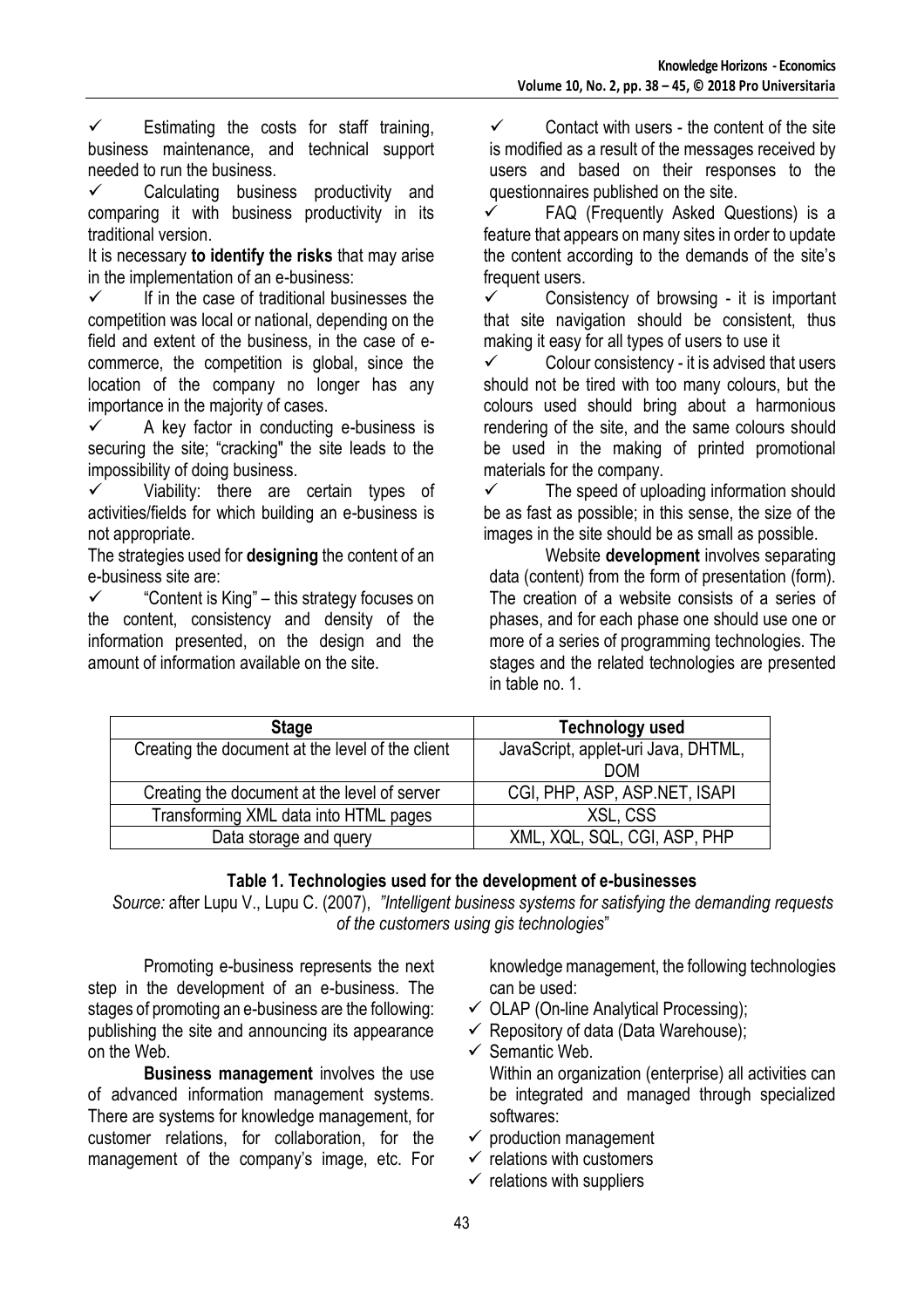- **✓ accountancy**<br>✓ warehouse.m
- warehouse management and logistics



 $\checkmark$  human resources.

**Figure 3. Online business management systems** *Source::<http://www.acumencorp.com/lp2-what-is-erp/>*

As one has to observe, in the making of an e-business, a series of investments are required, that will pay off in the course of doing business, provided there is an objective analysis and quality management.

#### *MEANS OF PAYMENT IN E-BUSINESS*

In doing e-business, a very important aspect is the making of payments for the products or services offered. There are several means of payment, of which the most widespread methods are:

- $\triangleright$  Credit cards;
- $\triangleright$  Gift certificates:
- $\triangleright$  E-checks;
- $\triangleright$  PayPal;
- CyberCash;
- > SmartCard.

In addition to the systems presented above, there are other payment systems used in electronic business. In order to make payments via these services, it is necessary that both the seller and the buyer agree on the payment system. In our country there is the possibility to make payments through ordinary or special bank cards used for ecommerce, but the most used method is payment in cash on delivery. The product is delivered by mail, and the buyer makes the payment upon picking it up. Ensuring the security and confidentiality of transactions is one of the most important issues concerning electronic payment.

# *CONCLUSIONS*

The holistic development policy of online businesses leads, in the long run, to disseminating the benefits of the integration process to all regions and states of the Union. The solidarity shown by Member States with a level of economic development above the European Union's average, leads, on the one hand, to the reducing of the regional problems in the less developed regions (increasing the rate of employment, productivity, income and production within these regions), and, on the other hand, it contributes to the overall development of the European Union, with beneficial effects also on the richer countries (reduction of taxes due to economic growth, creation of socioeconomic stability, increased security, reduced EU expenditure allocated to social policy schemes or to environmental protection schemes or programs).